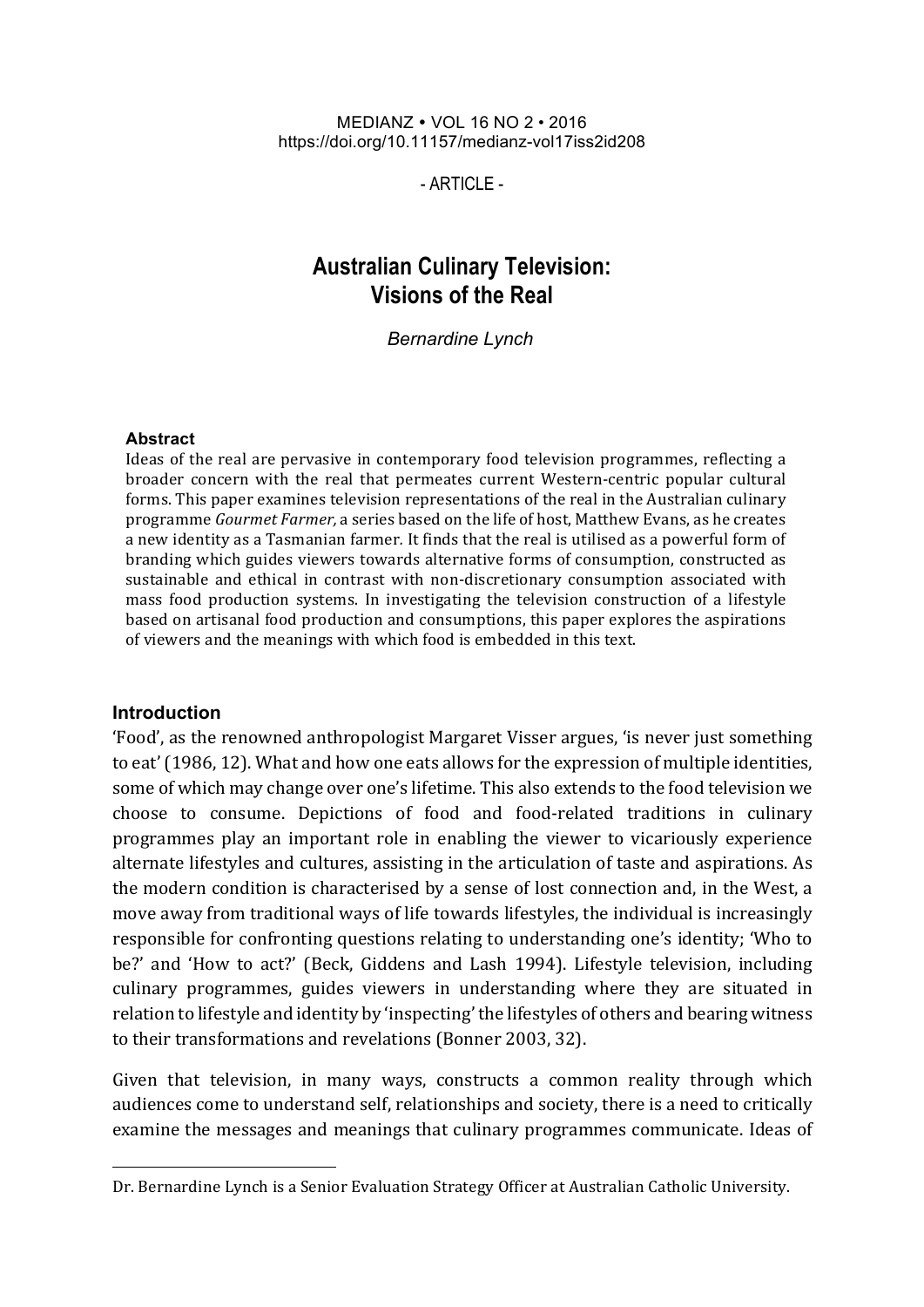the 'real' and 'authentic' are pervasive in culinary television, reflecting a broader sense of nostalgia prevalent in contemporary living. In an era of increasing globalisation and industrialisation, including the corporatisation and homogenisation of food production methods which are thought to endanger local food practices, food television can provide links to culinary traditions that may otherwise be lost, or perhaps never were (Bell and Hollows 2007; Phillipov 2016). This is a view put forward by Gunders, who argues that we now place importance on that which has 'been subsumed by globalisation', leading us to seek out the real through connections to places and cuisines, and, perhaps, television programmes that allow us to take this journey (2008, 19).

This paper examines television representations of the real in the Australian culinary programme *Gourmet Farmer*. In investigating how the real is produced within this form, this paper explores the lifestyle aspirations of viewers and the meanings with which food is embedded in this text. It finds that the real has an important symbolic function in this programme by conveying and illustrating what quality food is, where it comes from, how it should be consumed and its cultural symbolism. Food consumption is much more about social meaning than simple physical sustenance, and *Gourmet Farmer* communicates potent messages about class mobility between the tastes of luxury, and those of necessity, feeding the status anxieties of those that Bourdieu calls the 'new petit-bourgeoisie' (1984, 6). While critiquing non-discretionary consumerist culture, *Gourmet Farmer* encourages an alternative means of consumption closely linked to notions of the real, which it asserts is a more ethical, sustainable and quality form of consumption. Hence, this series produces the real as a brand, looking back, somewhat nostalgically, to the food traditions and practices of the pre-industrial past to educate viewers as to what real living and real food is.

Culinary television operates within a range of popular discourses that share a growing interest in the real, including music, art, travel writing, and, in particular, reality and lifestyle television (Boyle 2003). As Boyle argues, reality television 'claims to meet the needs of people for authentic television' (2003, 134). The use of real people, often placed in extraordinary circumstances, accounts for much of the popular global formats *MasterChef, The Biggest Loser, Big Brother* and *The Voice* (Bonner 2003; Ouellette and Hay 2008). Roscoe (2001), in her discussion of *Big Brother*, states that the programme's producers accept that viewers of the series are highly media literate and acutely aware of the 'reality' that this programme is constructed. *Gourmet Farmer* differs from these reality programmes in that its premise is centred on the depiction of an actual life, apparently less manufactured and more aligned with the authentic. Matthew Evans, host of *Gourmet Farmer*, claims in the series that 'I want to build a new life, one that revolves around artisan food - making it and selling it, to afford the new life' (season 1, episode 1).

## **Gourmet Farmer**

Screened on the Australian public broadcasting network Special Broadcasting Service (SBS) from 2010 to 2013, with a subsequent series screening in 2017, *Gourmet Farmer*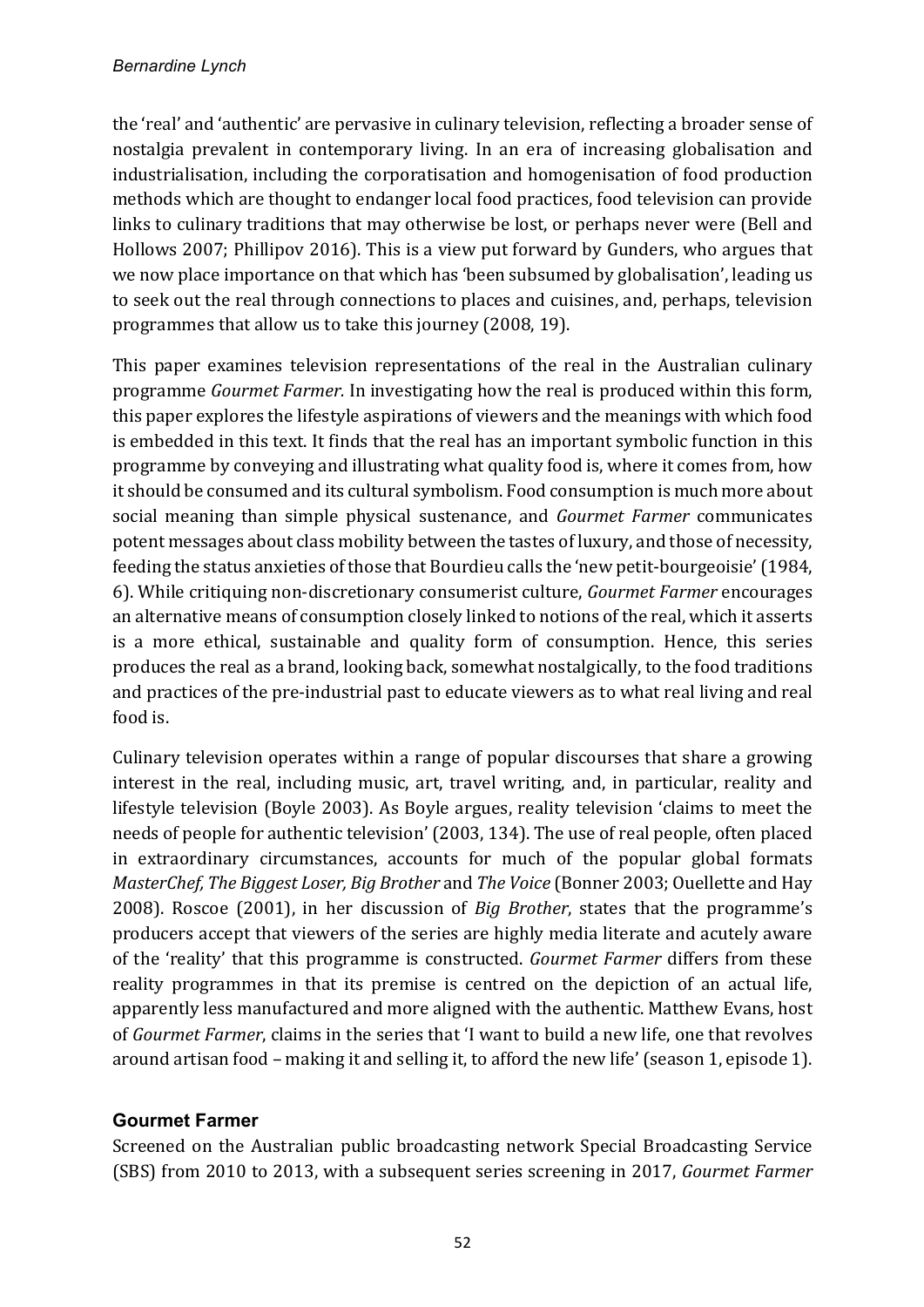documents the life of food critic and chef Evans as he relocates from urban Sydney to rural Tasmania. This programme initially screened in the primetime slot of Thursday evenings at 8pm from December 2010, a time which remains a mainstay for food programmeming on SBS. *Gourmet Farmer* is included in the food television genre as its primary focus is the production and sourcing of quality food. Although Evans often gives instructions on how to prepare dishes, this is not central to the series' narrative. *Gourmet Farmer* is based on Evans' real-life attempt to establish a new rural home on Puggle Farm in the picturesque Huon Valley area of Tasmania's south, an area renown for artisanal food production. He aims to become both a local and producer, growing his own vegetables, rearing livestock, and situating himself in a network of other like-minded food producers (Glaetzer 2012). An important construct in the *Gourmet Farmer* series is the idea that real living lies outside the urban environment and is intimately connected to the food one chooses to consume.

Parkins and Craig (2006) argue, importantly, that *Gourmet Farmer* and similar television series provide viewers with a vision of what sustainable living may look like. Programmes such as this and its BBC counterpart *Beyond River Cottage*, as well as the local adaption, *River Cottage Australia,* are examples of what these commentators claim is an emerging genre of 'green lifestyle' television, functioning to simultaneously entertain and educate viewers about sustainable ways of living (Parkins and Craig 2006; Phillipov 2016). Bell and Hollows suggest that this form of lifestyle television works to popularise ideas of ethical consumption, making apparent the distinction between 'ethical' and 'unethical' lifestyles  $(2011, 179)$ . This is noticeable in the central construct of programmes such as *Gourmet Farmer* in which the host appears to have arrived at the realisation that a good life and good food are found outside the city. Moreover, the urban is associated with a less healthy and fulfilling life, and with foods of lesser quality, despite the diversity on offer.

The downshifting, tree change narrative format of the television programmes discussed above is generally one dominated by male hosts and it is uncommon to see representations of women within this form. Both Evans and his UK counterpart, Hugh Fearnley-Whittingstall of the *River Cottage* series are both middle class, white professional males who occupy a privileged position in their obvious mobility, and in the choices they have made as a reaction to the pace and consumerism of contemporary life, to lead simpler, more frugal lives; decisions seemingly made of free-will and not borne out of the coercive forces of poverty, government policy or religion. Such choices entail a degree of economic independence and stability (Etzioni 1998). Hence, these programmes are also classed; the individual lifestyle choices described above are in actuality only accessible to a privileged few (Skeggs 2004).

Lewis, like Monbiot (2007), claims that ethical consumption is 'increasingly associated with social distinction' (2008, 238). This is bought home to the *Gourmet Farmer* viewer, few of whom are likely to have the means to relinquish regular paid employment to purchase a farm and remake their lives. Similarly, the quality gourmet products which Evans encourages viewers to consume can be equally inaccessible. The locally-produced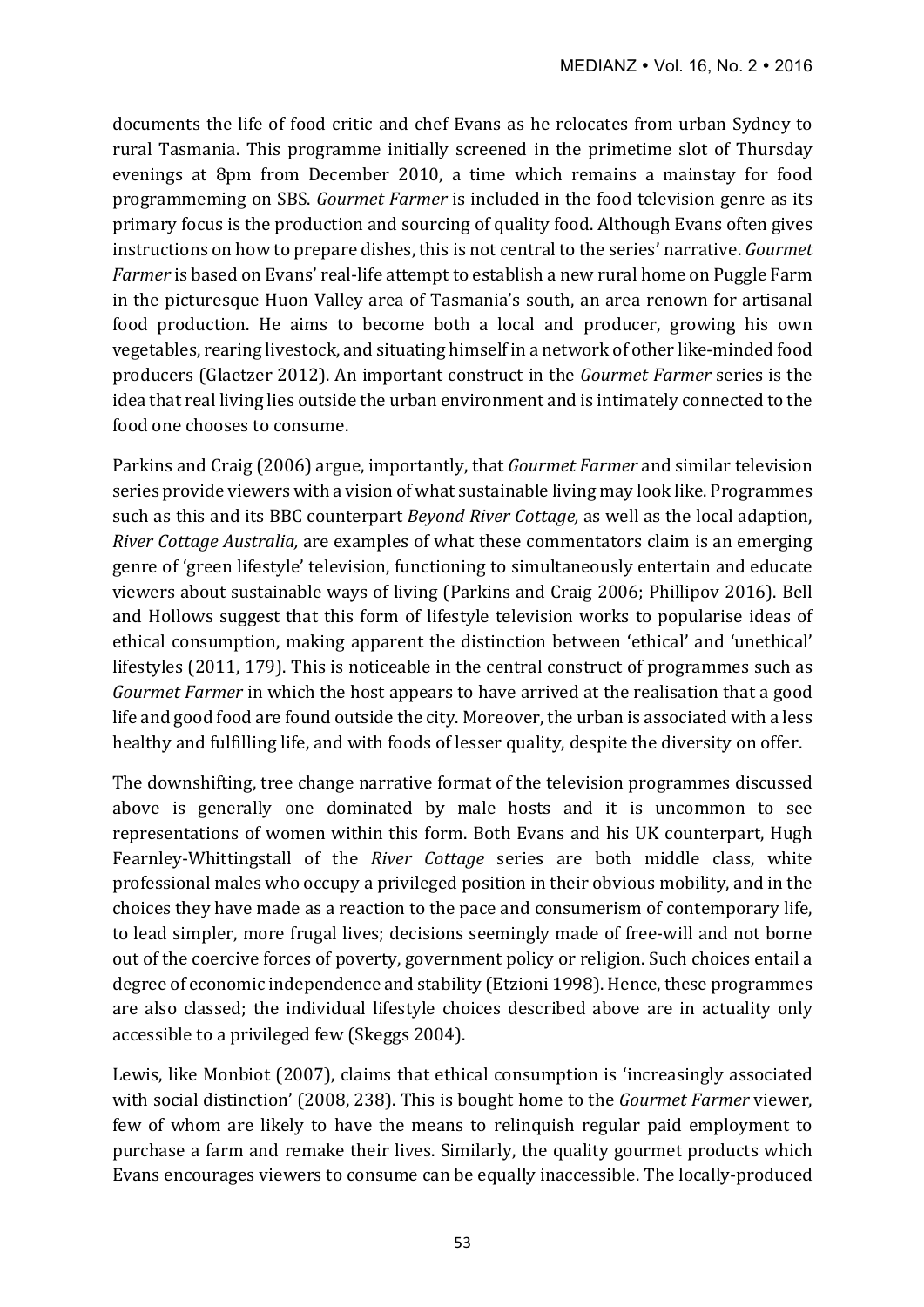olive oil he purchases in episode nine, for example, costs \$90 per litre, considerably more than that readily available in supermarkets (Series 1:9). Evans states that the oldfashioned wood-fired cooker he purchases for his farm kitchen, 'costs as much as a car'. In the third season he purchases a further property to expand his farming enterprise. While green lifestyle television goes some way in educating viewers about how to consume ethically, at the same time it also conveys potent messages about class.

It is important to observe that *Gourmet Farmer* is a production of a public broadcasting network, SBS, which has, at times, had a problematic role in the Australian media in attempting to simultaneously serve both ethnic audiences and the elite tastes of cosmopolitan viewers (Jacka 2003). Gunders (2008) argues that while commercially produced programmes such as *My Kitchen Rules* and *Ready, Steady*, *Cook*  tend to emphasise competitiveness and drama between contestants, public broadcasters generally focus on the authenticity of cuisines and cooking techniques. These are of secondary importance in food programmes on commercial networks which tend to utilise readily available, often pre-made ingredients such as packaged stocks that are convenient and accessible over those that are thought authentic. It is unsurprising then that SBS has been described as the channel preferred by the 'foodie' who places greater importance on authentic foods and related traditions (de Solier 2008).

The focus on food by this network has culminated in the introduction of the free to air SBS Food Network in 2015, which only screens food television programmes. De Solier (2008) argues that an earlier SBS programme, hosted by Maeve O'Meara and Ioanna Savill, *The Food Lover's Guide to Australia* (1997) marked a noticeable shift in the direction of culinary television programmeming for public broadcasting networks in Australia. While commercial networks continued to produce personal, home and garden makeover, and travel shows, public broadcasters deliberately honed in on the niche genre of food programmeming. De Solier claims that *The Food Lover's Guide to Australia* overtly targeted a new viewer demographic; the food lover or what has come to be known as the 'foodie' (2008, 65). The shift in programmeming is part of what she calls the 'foodie makeover of public television' in Australia (de Solier 2008).

## **Matthew Evans – The** *Gourmet Farmer*

Evans encapsulates the essence of the 'foodie' in seeking out experiences of real food (Barr & Levy 1984). He is a white, middle class professional who moves effortlessly between various media forms, encapsulating Lury's (2004) notion of food presenters as 'living brands', who transform the often homogenous exchange between the producer and consumer into an ongoing, familiar relationship. Along with his work as a food writer in the print media for *Vogue Australia*, *The Age* and *The Sydney Morning Herald*, Evans has penned several food related books, including the *Lonely Planet's* (2000) guide to the food of Italy and *The Sydney Morning Herald's Good Food Guide* (2002). Since relocating to Tasmania he has written *The Real Food Companion* (2010), *Winter on the Farm* (2011), The Gourmet Farmer Goes Fishing: The Fish to Eat and How to Cook It (2015) and Not Just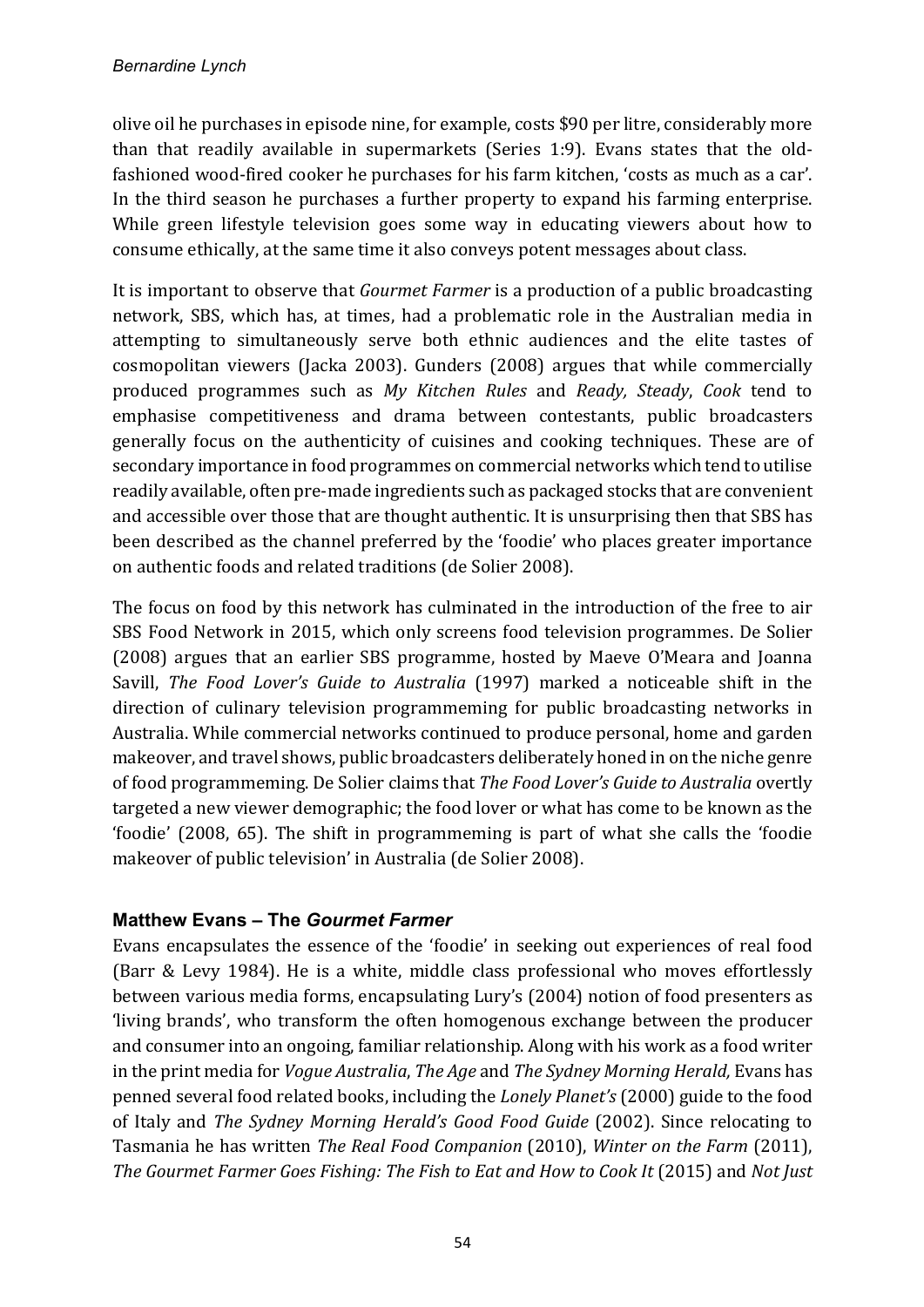*Jam: The Fat Pig Farm Book of Preserves, Pickles and Sauces* (2016), all of which extol the virtues of sourcing and eating local, real food. Along with fellow foodies and *Gourmet Farmer* regulars, Ross O'Meara and Nick Haddow, he has also written *The Gourmet Farmer Deli Book* (2012). Besides his media roles, Evans, along with O'Meara and Haddow, formed the company *Rare Food* during season one of the programme, which produces a range of *charcuterie* (preserved meat) products sold through a market stall at Hobart's Salamanca Place. Evans and Haddow currently run a produce store, *A Common Ground*, in the same location, which appears in the third season of *Gourmet Farmer.* 

The first series of *Gourmet Farmer* works by constructing a dichotomy between Evans' previous urban life and that of the life he has chosen in Tasmania. In the opening sequence to the series Evans states that he 'was Sydney's most feared food critic', and contains images of a business suit and takeaway coffee cup, creating a sense of stress and speed. This works to establish an explicit division between the city and the country and the inauthentic and the natural, central to the overarching narrative of the series. There is a ruthlessness associated with Evans' previous city based life, in contrast to the nobility of his farm life. On the farm, he forms rewarding, reciprocal relationships with those who provide him with produce and assist with establishing his new life, and develops familiar relationships with his animals.

*Gourmet Farmer* re-imagines regional Australia as a land of plenty, rich with food possibilities of the finest quality waiting to be discovered by the informed and conscientious consumer (Phillipov 2016). The sense of the importance of quality food is pervasive in the series and most notably it provides Evans with the initial impetus to remake his life. It was the desire for fresh milk in particular that Evans claims set him on the path to seek out and produce quality produce (Evans 2010). The prioritising of quality food reflects a longing for a broader increased quality of life. A central part of ensuring superior food experiences includes the preservation of local food traditions and reinvigorating a sense of community around food in response to the practices associated with the mass production of food in a globalised market; fast food, factory farming and so on. These are aspirations that Evans shares with the global Slow Food movement which also bemoans mass, non-discretionary consumption because of its disconnection from natural processes and because the food produced in these conditions is rarely fresh or local (Petrini 2001).

Season two of *Gourmet Farmer* brings a new dilemma for Evans which is articulated in the opening sequence to that series; the arrival of his partner, Sadie Chrestman and their child, Hedley, to *Puggle Farm*. Evans' voiceover here adds to the new focus of the season 'Just when I thought I had it all figured out along comes Sadie...'. After a year alone on the farm he appears to have, to a degree, come to terms with his new life. However, his newly ensconced family provides him with further challenges; the foremost is that the farm must now provide them all a livelihood. The installation of a seemingly ready-made family reminds the viewer of how much of his 'new' life they are actually privy to. While it is not a requirement that Evans share all his life with the audience, the repeated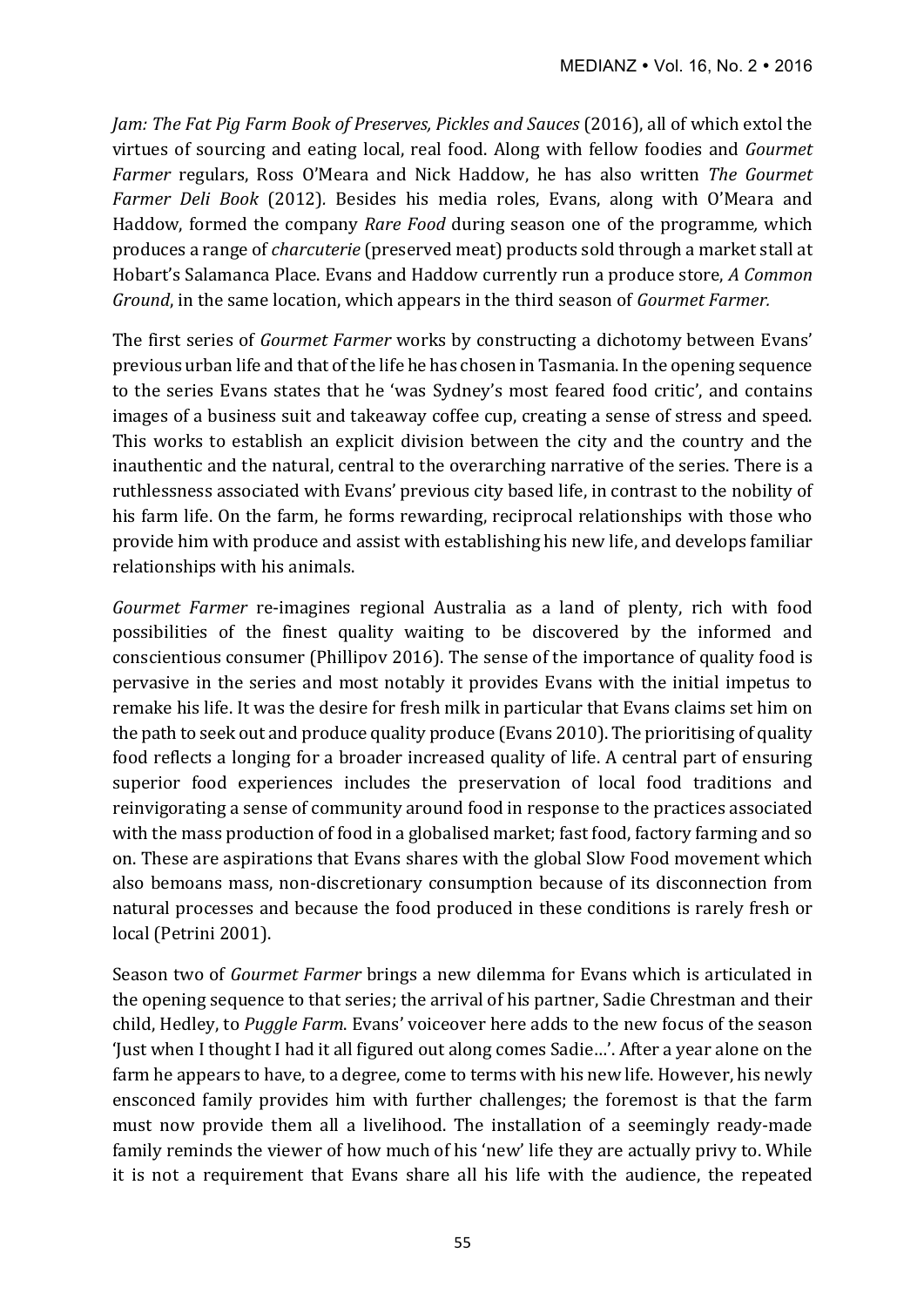narrative of the series is that he is starting over. This suggests that what is shown in the series is a 'whole life'. The appearance of a partner and toddler makes obvious the reality that the series is creating a constructed version of life, and so undermines its claims to represent a 'real' life.

### **Real Food, Real Life**

Central to Evans' life in bucolic Tasmania is food, particularly the quality of the food he produces and consumes, and the role it plays in situating him in a new lifestyle and within a community of like-minded locals who share his values. Within this context the concept of the real operates as an ideal: a way to determine how and what one should consume in order to live meaningfully, ethically and authentically. It is a term frequently used in television in relation to food and associated traditions, but rarely clearly defined, and therefore, easily appropriated. While the real may seem ostensibly simple, this series asserts a particular understanding which is, at times, problematic in its emphasis on understanding and experiencing the real through consumption.

The various uses of the real in *Gourmet Farmer* reveal that it has become a distinctive form of branding, appealing to the contemporary viewers desires for connection and truth. Hence, the real has strong emotional connotations. The power of real is even more significant in this context given the intimate connection individuals have with what they eat (Kneafsey, Holloway, Cox, Dowler, Venn & Tuomaine 2008). Food, and television representations of it, are some of the few ways that the real can be materialised in a physical form, making it accessible and available to the consumer; an object that can be seen, touched, acquired, and taken into the body, albeit vicariously. This is made more pertinent given the 'urge to turn to food for security and nurturance', when 'many of the other certainties in our lives are crumbling' (Iggers 1996, XIV), reinforced by the fact that many of the food products available in modern supermarkets are more like what popular food commentator, Michael Pollan calls, 'edible foodlike substances', rather than actual food (2007, 1).

Evans uses the real to encapsulate his approach to food and its production, adopting it in the title of his cookbook, *The Real Food Companion* (2010). Originally understood as that which actually exists, or alternatively something which is not artificial or fake, real, in relation to contemporary food cultures, has come to symbolise produce that is unlike anything produced using conventional food production practices, which are capitalintensive and large scale. These conventions frequently involve the wide use if artificial pesticides, herbicides and fertilisers. In contrast, real food is produced at a local level, or home-made from quality ingredients (Pietrykowski 2004). It is epitomised by the 'Real Ale' movement in the UK, which seeks a return to traditional brewing methods, an undertaking sometimes criticised as a pursuit of the middle classes (Gofton 1983).

Real food is also a term loaded with moral connotations and linked with produce thought superior in quality and hence, better for the consumer and producer, both physically and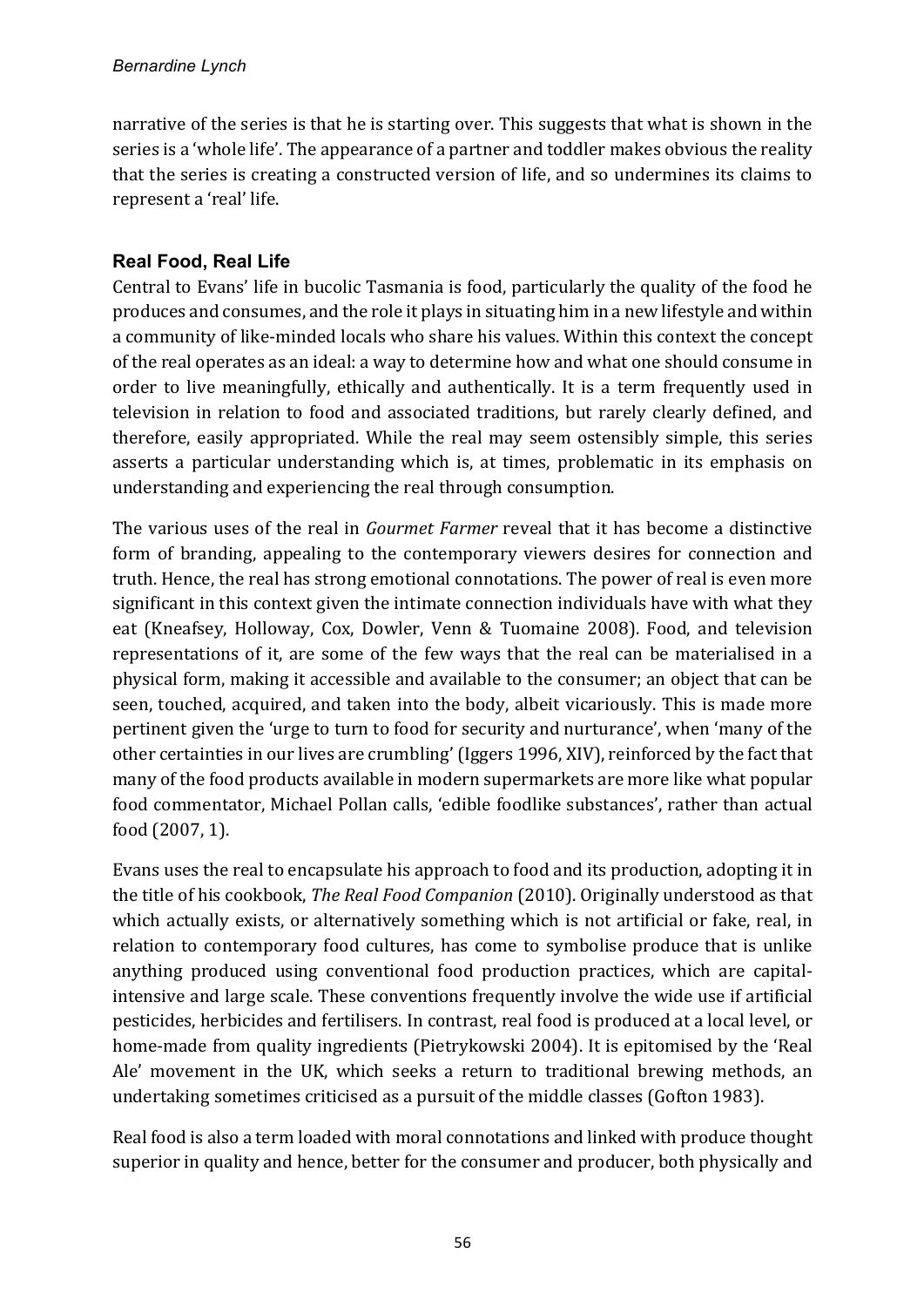ethically. There are numerous indicators in *Gourmet Farmer* which offer some idea as to what real may signify in relation to the food featured in the series. While making goats milk ice-cream in episode two, Evans describes the eggs he uses as real, stating that 'you can tell they are real' because of their imperfect exterior (Series 1:2). These eggs are not uniform in appearance and are flawed in contrast to those produced by caged-hens, available in supermarkets which give the impression of being more standardised. Real food, therefore, is not always aesthetically pleasing. It associated with production that is less intensive and aligned with natural processes, and consuming such food is intricately linked to living in a more authentic way.

To eat real food is to eat seasonally; produce that is naturally available and best at any given time of the year. The technological advances of modern industrialised food production such as the use of artificial preservatives and refrigeration, have allowed for the rapid circulation of products over great distances, standardising food manufacturing practices and allowing many to eat most foods at any time of the year (Pietrykowski 2004). The environmental impact of mass food transportation such as increased greenhouse emissions have in turn spurred the 'locavore' movement, which aims to decrease 'food miles', by encouraging the consumption of locally produced food whenever possible, a view that Evans shares (Engelhaupt 2008).

Evans' own homespun philosophy of 'one degree of separation', which he explains in *Gourmet Farmer* and more extensively in *The Real Food Cookbook* (2010), is a micro interpretation of the manifesto of the Slow Food movement. In the first episode of season one he introduces the viewer to his hopes and dreams for a new rural life; 'I believe that to really know and trust your food, you need to either grow it yourself, or to be or no more than one degree of separation from the person who did' (Series 1:1). 'One degree of separation' or the 'new food philosophy' maps out the ideal physical distance between consumer and producer (Evans 2010, 16). Living on a farm Evans is able to grow and rear his own produce and live in geographical proximity to those other producers who supply him with what he can't produce himself, something he was unable to achieve in his earlier city-based life. Beyond the second degree of separation, Evans writes that food becomes 'just stuff for sale in a shop and any personal assurances count for nothing', as it is for many Western consumers living in urban areas (2010, 16).

The *Gourmet Farmer* reiterates his commitment to real food by consuming food when it is best, or by storing or preserving such food to be used at a later date. In episode three Evans visits a local farmer, 'George the Greek' who provides him with tomatoes needed to make *passata* - a sauce which can be stored and later used in various dishes. Evans gathers his 'friends' together to partake in the Italian tradition of *passata* making which he tells the audience is usually done by the extended family and the resulting 'spoils' shared amongst them (Series 1:3). In this act he is regenerating a seasonal tradition borrowed from European peasants. At the same time, he is also recreating a new kind of community in bringing people together to participate in the practice. He does the same in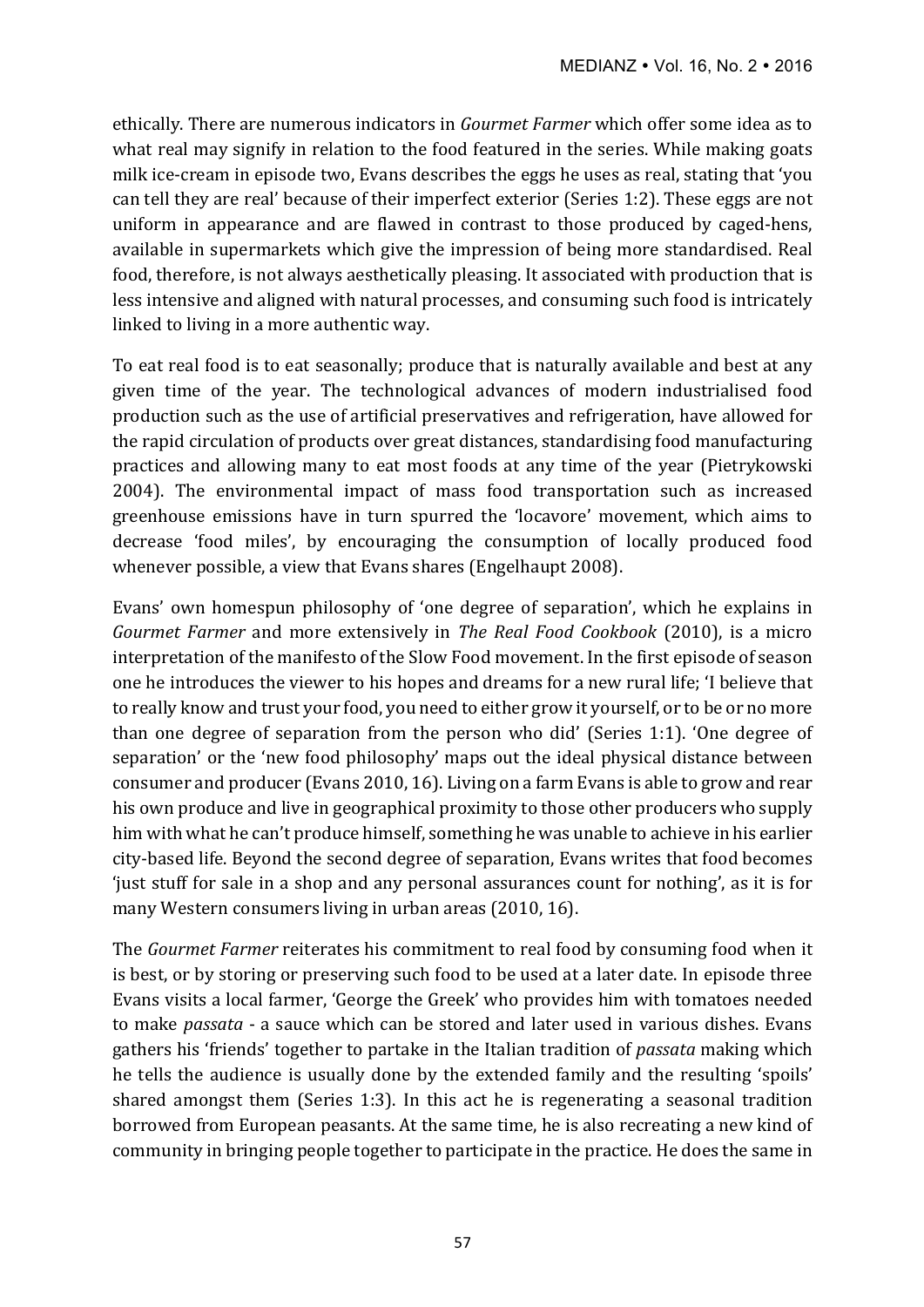season three in an episode titled *Breaking down a Pig,* when he gathers various locals to spend the day making a range of products from a freshly slaughtered animal (Series 3:6).

In *The Real Food Companion* Evans writes that in Australia, unlike in France and Italy, 'We are devoid of a peasant food history', and that '...we are now building a repertoire of great produce never before seen in the world' (2010, 12). This is a view originally put forward by Symmons in his history of post-colonial eating in Australia, One Continuous Picnic, '... without an agrarian tradition, we never developed knowledge of natural resources, experience in cultivation and cooking, or a self-respecting national cuisine' (1982, 300). Instead, Symmons (1982) uses the metaphor of a picnic to describe the tradition of eating and drinking in Australia, suggesting that the past relationship with food has been, to a degree, somewhat opportunistic. Part of Evans' culinary movement includes the appropriation of those select parts of other, mostly European peasant cuisines that are appealing to the foodie, such as in the *passata* making scene discussed above. In contrast to the in-authenticity inherent in the contemporary world of 'plastic humanity', it is 'the poor, the oppressed, the violent, and the primitive' that are, according to Trilling, ascribed as real (1972, 102). Another example of the reclamation of peasant cuisines is exemplified in the appropriation of offal by the foodie, which is now, as Strong  $(2006)$  argues, synonymous with distinction when previously associated with cuisines of the lower classes, of not being able to afford better cuts of meat. In the first season of *Gourmet Farmer* Evans visits a local Hobart woman, originally from Serbia, who teaches him how to prepare and cook the internal organs of a pig (Series 1:2). One of the dishes prepared involves wrapping meatballs made out of these organs in the membrane of intestines, then baking them in a sauce. When Evans tries the dish he likens the taste to 'really concentrated meat'.

Evans' suggestion that Australian cuisine, up until the 1980s, when a transformation of Australian cuisine was declared, was somehow devoid of its own working-class food customs, ignores Indigenous food practices as well as the long practiced food traditions of baking, roasting, pickling and preserving (Newman & Gibson 2005). In fact, as Newman and Gibson argue, such Anglo-Australian fare has come to symbolise all that must be left behind in the move towards a 'multiculinary society'; 'a bland, homogenous culture, dominated by stultifying British precedents and lacking in innovation and flair' (2005, 84). Evans' selective appropriation of peasant culinary customs is nostalgic and disregards th harsh realities of peasant life, including the gendered work on which such food practices depend.

The 'nose-to-tail' eating scene described previously reflects an important aspect of Evan's food philosophy and his decision to become an ethical, sustainable producer. All parts of the animal must be consumed and nothing wasted. The offal used in the scene is actually from Evans' own pigs which he has had slaughtered at a local abattoir. There are numerous scenes of animal slaughter throughout the series including a scene when another farmer instructs Evans on killing his chickens, using a killing cone; a contraption where a chicken is placed upside down, in order to make it simpler and quicker for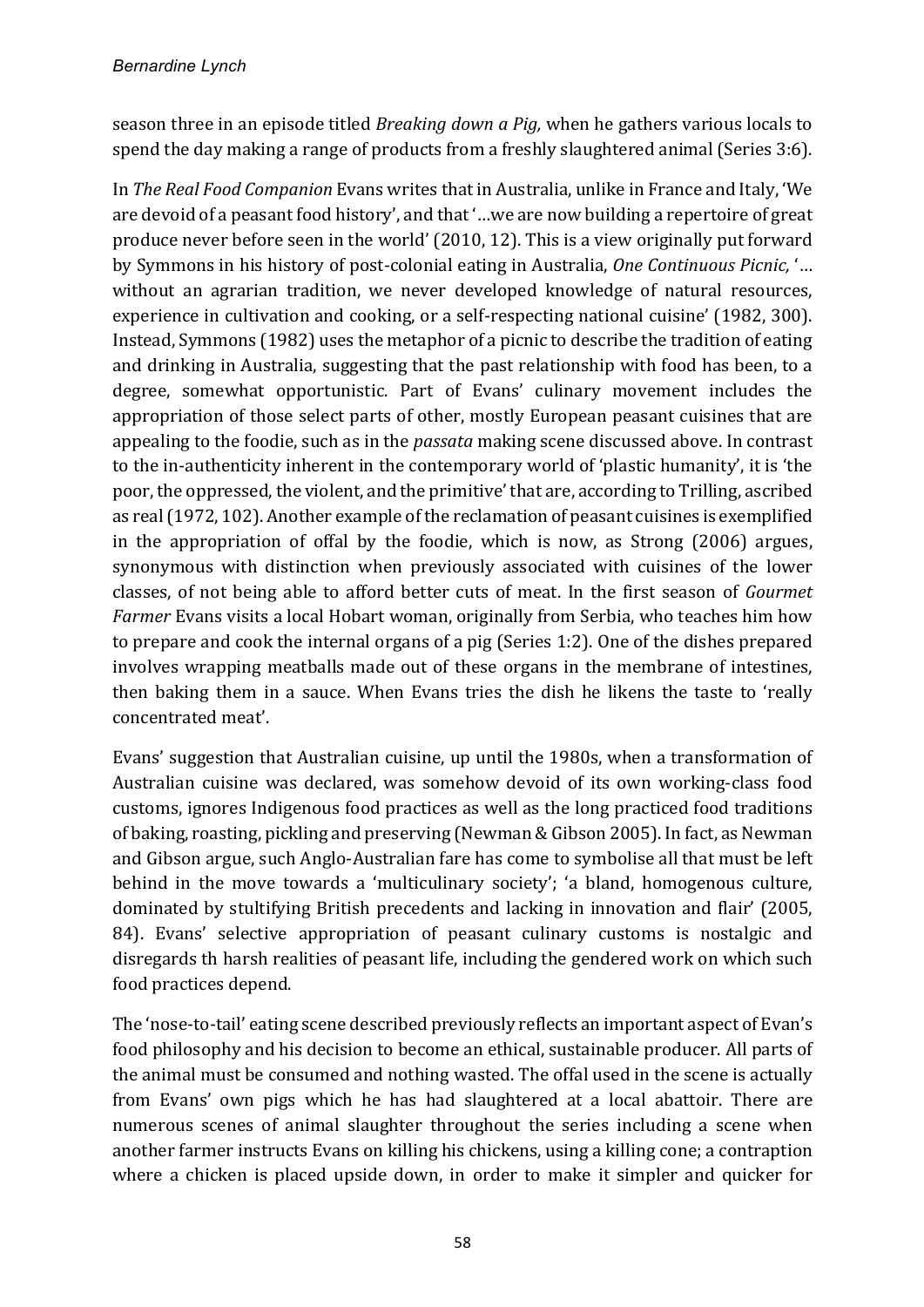slaughter, apparently minimising stress for the animal (Series 1:5). Parry claims these gastronomic texts form part of what media commentators call the 'New Carnivore' movement which 'strive to present animals becoming meat as a humane, benevolent and wholly 'natural' process' (2010, 381). Consuming meat produced through the method gives one a kind of moral authority in that it acknowledges the 'bloody facts' of eating meat (Strong 2006, 35). In killing animals Evans demonstrates his self-sufficiency and the sometimes harsh reality that goes along with real food consumption. The sometimes cruel reality of mass meat production systems are usually unseen by consumers.

Another concern that Evans shares with the Slow Food movement is that of the increasing use of genetically modified crops and their impact on the diversity of local foods, as well as the ability of local growers to choose what and how to grow their crops. The Slow Food Ark Manifesto seeks to identify, protect and promote foods in danger of extinction, such as heritage breeds of livestock and endangered seeds, grains and fruits, as well as protecting the producers of these commodities (Meneley 2004). Evans too, mourns the loss of diversity in produce. When visiting a local apple grower, Bob Morgan, Evans appears astonished to discover that there are more than two hundred varieties of apples grown on the farm, the kind of apples that Evans says 'you dream of buying' (Series 1:4). Evans states that these apples are not uniform or perfect in appearance as are those purchased in supermarket chains, where longevity and appearance are of primary importance and 'flavour isn't necessarily a consideration' (Series 1:3). Today, many supermarkets only offer five to six common varieties of apples, such as Granny Smith, Golden Delicious, Fuji, Gala and Red Delicious. These are varieties which are easily harvested, respond well to pesticides and mass production, have fairly uniform tastes and able to withstand the perils of transportation and refrigeration without destroying their exterior (Patel 2007).

While Evans does not blatantly identify with the Slow Food philosophy in season one of *Gourmet Farmer*, in season two he is invited to travel to Italy to participate in the Slow Food movement's annual salon – *Salone Del Gusto*, an event which brings together small food producers from around the world (Series 2:9). In many ways Evans encapsulates the essence of the movement, having rejected a fast-paced city based life in favour of a rural life centred on the production of artisanal produce. He deliberately ensconces himself in a local community of like-minded producers, who, like him, are often refugees from city life and share his values of authenticity and love of fresh, home-grown produce. He participates in an alternative economy of barter where favours appear naturally reciprocated, regenerating an age old system of goods and services exchange. When his friend, Jen Owen, comes to instruct him on how to kill a chicken, he in turn prepares a meal to share with her (Series1:5). Similarly when a local, unidentified man comes to 'dispatch' one of his lambs, Evans tells viewers that, 'I'll invite him over later for a roast, keep the favours flowing' (Series 1:8). It is an economy based on mutual obligation, shared values and moral accountability.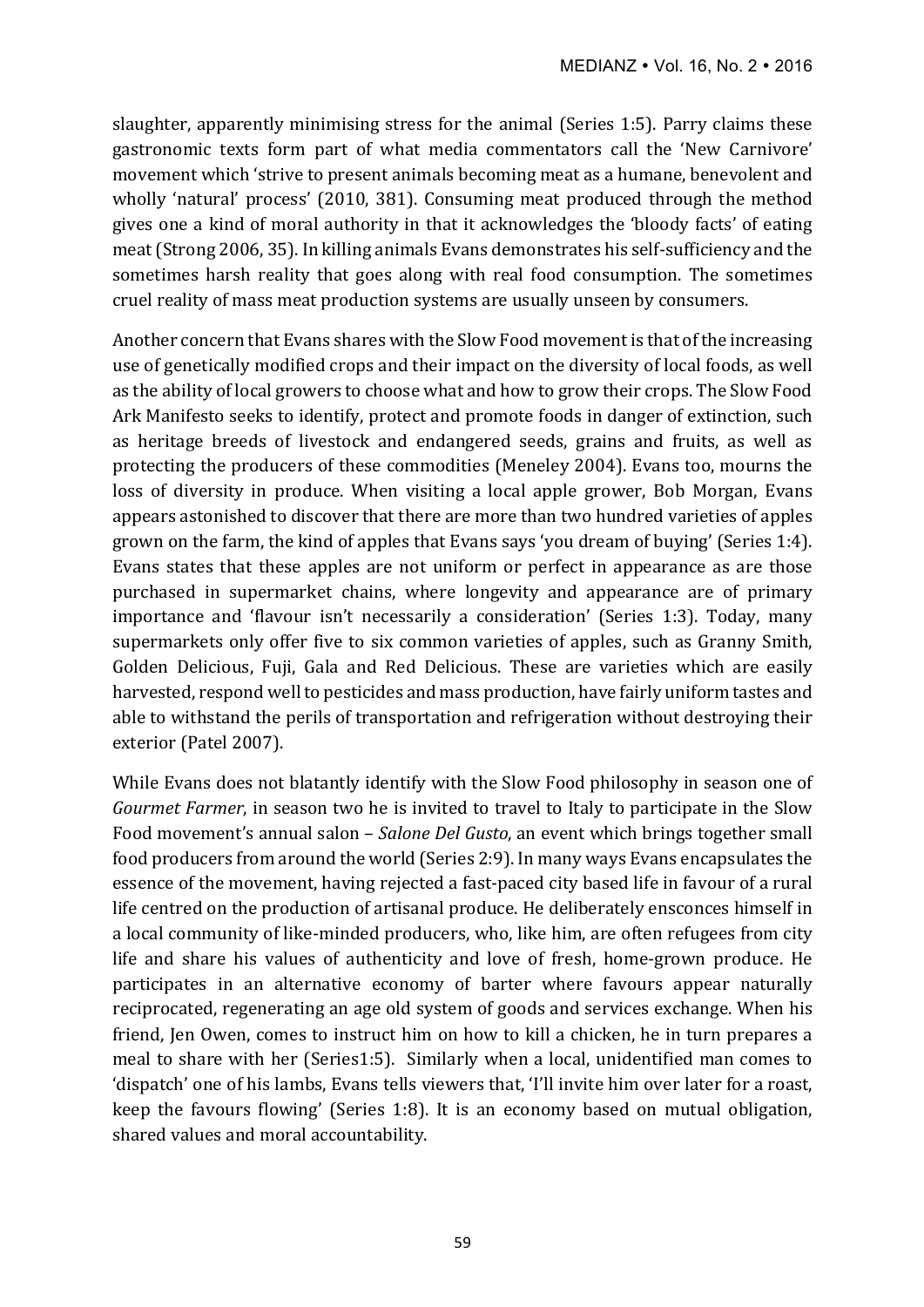## **Conclusion**

The subsequent seasons of *Gourmet Farmer* depict Evans further establishing himself as a food producer and part of the rural community of Cygnet, Tasmania. In season three he purchases another property he names *Fat Pig Farm*, expanding his enterprise. He opens a produce store in Hobart's Salamanca Place, *A Common Ground*, and continues to produce cookbooks. Moreover, his partner and child are now well-established characters in the programme's narrative. Where the first season appears to be a trial at living authentically, the following seasons depict more of an actual, ongoing life rather than an experiment. Evans appears to have successfully managed the transition from urban professional to farmer. He has shown viewers that it is possible to live in a simpler, albeit ideal, way; a way that attempts to replicate life prior to industrialisation and urbanisation (Beck *et.al* 1994). 

However, the ideal vision of agrarian life based around the production and consumption of real food that *Gourmet Farmer* presents, may be out of reach for most viewers for whom relocating and purchasing a farm is impossible. The lifestyle it promotes is aspirational, and powerfully classed. Nevertheless, the programme offers a vicarious experience of this lifestyle, through which viewers can express taste and values by opting to view it. Although a similar relocation is unattainable for many, sampling and producing real food may be an affordable way of accessing this lifestyle. Just as Evans is seen tasting peasant cuisines, others can sample the artisanal foods of the middle-class which he represents.

The real has an important function in *Gourmet Farmer* as it signifies the aspirations of select consumers such as Evans and those in his food community, and acts as an anchor for audiences in navigating the complexity of contemporary food systems. In channelling food consumption away from corporations towards smaller, artisanal producers, *Gourmet Farmer* values seasonal food that is produced locally, and without artificial pesticides and chemicals. In doing so the series attempts to address the contemporary hunger for the real and offer reassurance to consumers in its visions of alternative ways of consumption (Iggers 1996). Therefore, the concern with the real can be understood as another form of market branding and not an actual challenge to the mechanisms of capitalism, reinforcing the notion of lifestyle creation through consumption.

As programmes about food such as *Gourmet Farmer* continue to be a staple and popular form of television in Australia and globally, they will continue to generate opportunities for both scholars and audiences to explore issues of identity and lifestyle in the contemporary era. Recent food programming has seen new formats broadcast on both public and commercial networks in Australia, in addition to the continued screening of familiar celebrity chefs' series such as Jamie Oliver, Nigella Lawson, Rick Stein and Heston Blumenthal. Food continues to be a key preoccupation of Australian television programmes, continuing to provide a rich source of material for further cultural analysis.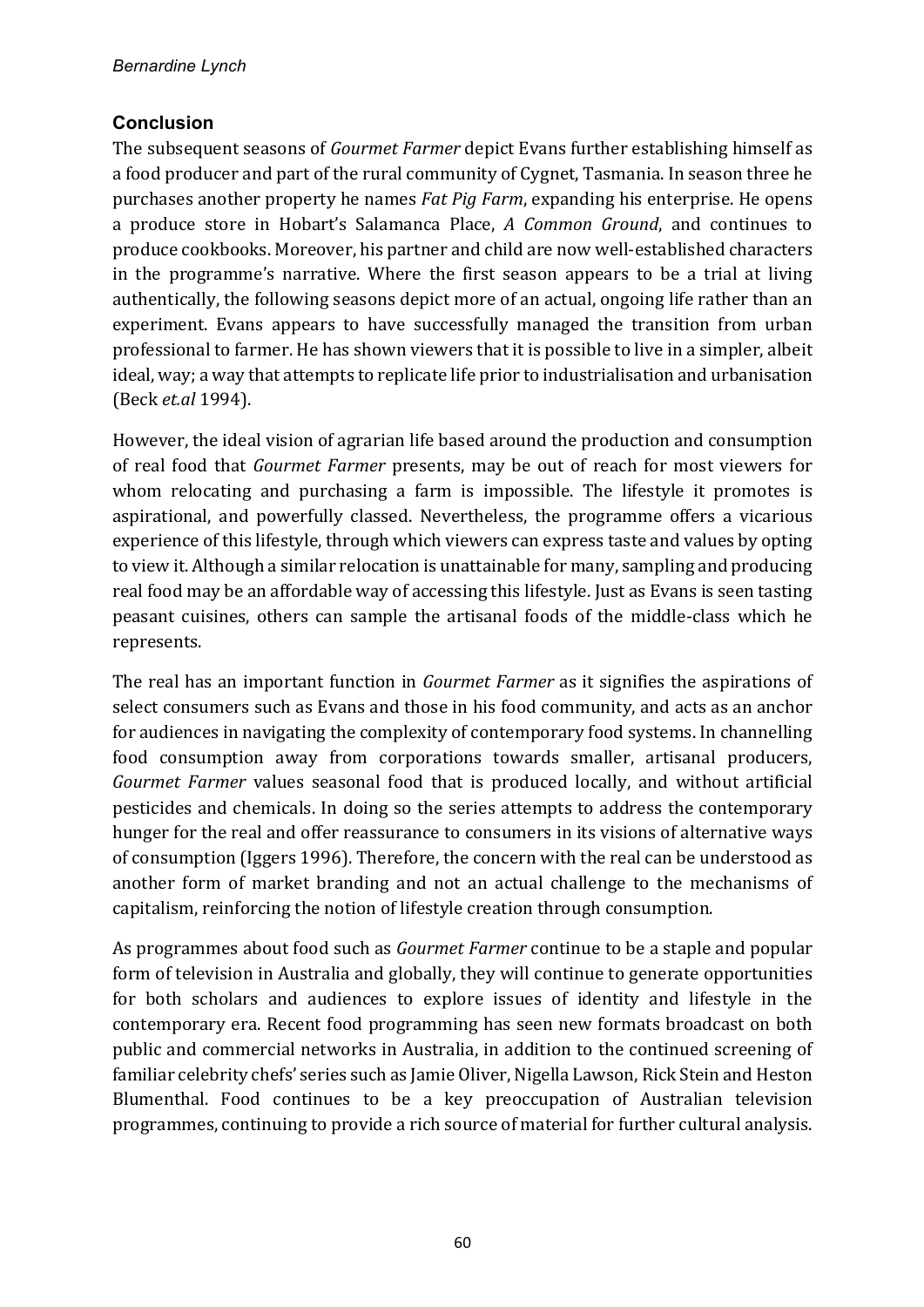### **References**

Adema, P. 2000. 'Vicarious Consumption: Food, Television and the Ambiguity of Modernity'. *Journal of American & Comparative Cultures* 23 (3): 113-123.

Barr, A., and P. Levy. 1984. *The Official Foodie Handbook: Be Modern – Worship Food.* New York: Timbre Books.

Beck, U., A. Giddens, A., and S. Lash. 1994. *Reflexive Modernisation: Politics, Traditions* and Aesthetics in the Modern World. Cambridge: Polity Press.

Bell, D. and J. Hollows. 2007. 'Mobile Homes'. *Space and Culture* 10 (1): 22.

Bonner, F. 2003. *Ordinary Television: Analysing Popular TV*. London: Sage.

Bourdieu, P. 1984. *Distinction: A Social Critique of the Judgement of Taste*. Cambridge, MA: Harvard University Press.

Boyle, D. 2003. Authenticity: Brands, Fakes, Spin and the Lust for Real Life. United Kingdom: Harper Collins.

Carter, A. 1989. 'Cookery Books - Dreaming of Sensuality'. New Statesman & Society 2 (77): 32-33. 

Cushman, P. 1990. 'Why the Self is Empty: Toward a Historically Situated Psychology'. *The American Psychologist* 45 (5): 599. 

de Solier, I. 2005. 'TV Dinners: Culinary Television, Education and Distinction'. *Continuum* 19 (4): 465-481. 

de Solier, I. 2008. 'Foodie Makeovers: Public Service Television and Lifestyle Guidance'. In *Exposing Lifestyle Television: The Big Reveal*, edited by G. Palmer, 65-81. Burlington: Ashgate. 

Engelhaupt, E. 2008. 'Do Food Miles Matter?' Environmental Science and Technology 42 (10): 3482-3482.

Etzioni, A. 1998. 'Voluntary Simplicity: Characterisation, Select Psychological Implications, and Societal Consequences'. *Journal of Economic Psychology* 19 (5): 619-652.

Evans, M. 2000. *Kitchen Basics*. Sydney: John Fairfax Publications.

Evans, M. 2000. *World Food Italy*. Hawthorn, Vic.: Lonely Planet.

Evans, M. 2010. *The Real Food Companion*. Sydney: Murdoch Books.

Evans, M. 2016. *Not Just Jam: The Fat Pig Farm Book of Preserves, Pickles and Sauces.* Sydney: Murdoch Books.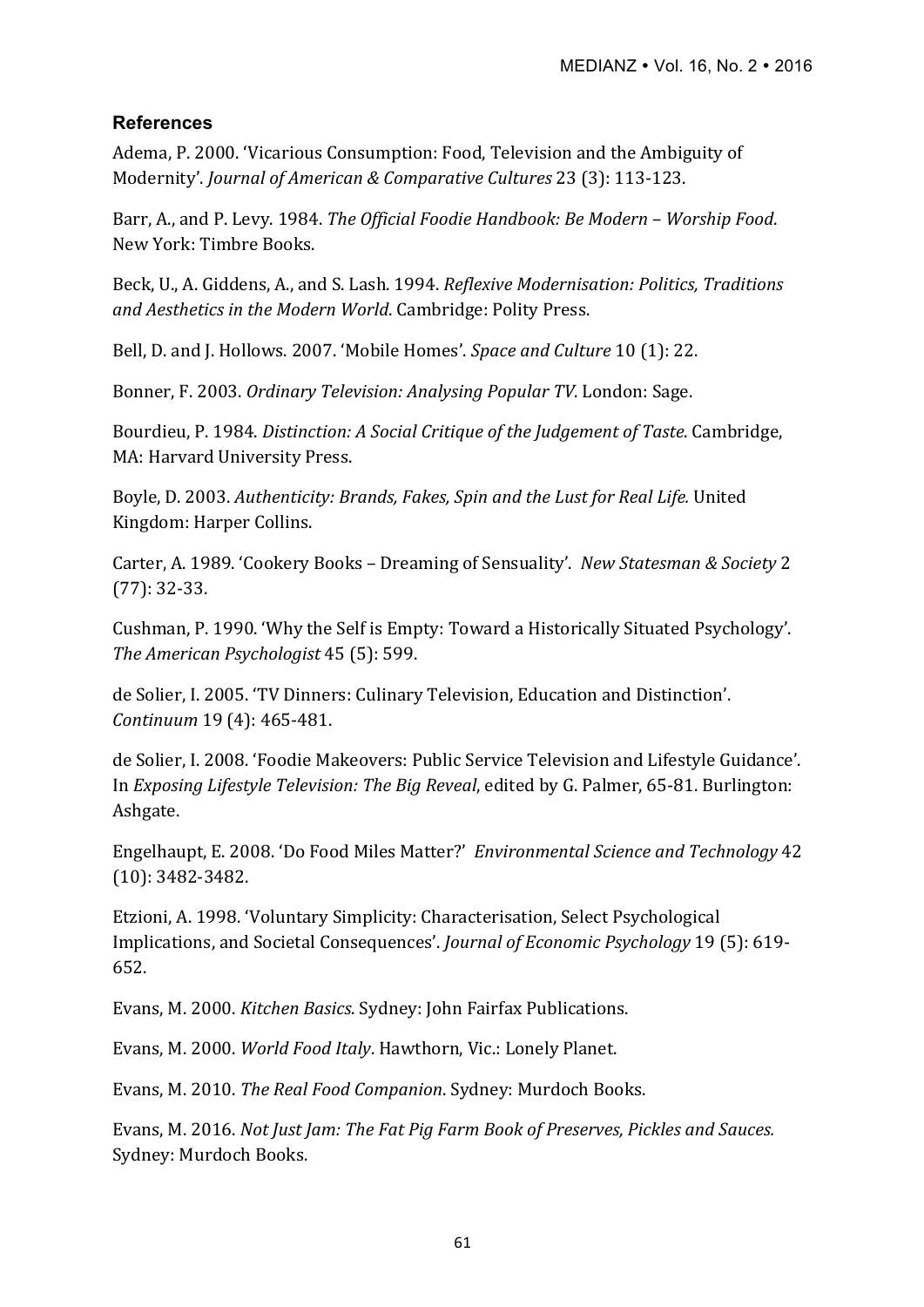Evans, M., N. Haddow, and R. O'Meara. 2015. *The Gourmet Farmer Goes Fishing.* Sydney: Murdoch Books.

Evans, M., N. Haddow, and R. O'Meara. 2012. *The Gourmet Farmer Deli Book*. Sydney: Murdoch Books.

Fischler, C. 1988. 'Food, Self and Identity'. *Social Science Information* 27 (2): 275-292.

Giddens, A. 1991. Modernity and Self-Identity: Self and Society in the Late Modern Age. Stanford, CA: Stanford University Press.

Glaetzer, S. 2012. 'Pilgrims Flock to Huon Food Mecca'. *The Mercury*, 30 July: 11.

Gofton, L. 1983. 'Real Ale and Real Men'. *New Society* 66 (1096): 271.

Gunders, J. 2008. 'Professionalism, Place, and Authenticity in The Cook and the Chef'. *Emotion, Space and Society* 1 (2): 119-126.

Iggers, J. 1996. *The Garden of Eating: Food, Sex, and the Hunger for Meaning*. New York: Basic Books.

Jacka, E. 2003. 'Democracy as Defeat'. *Television & New Media* 4 (2): 177.

Jones, M. O. 2007. 'Food Choice, Symbolism, and Identity: Bread and Butter Issues for Folkloristics and Nutrition Studies' (American Folklore Society Presidential Address, October 2005). *Journal of American Folklore* 120 (476): 129-177. 

Kilborn, R. W. 1998. 'Shaping the Real: Democratisation and Commodification in UK Factual Broadcasting. *European Journal of Communication* 13 (2): 201-218.

Kneafsey, M., L. Holloway, R. Cox, E. Dowler, L. Venn, and H. Tuomainen. 2007.' Reconnecting Consumers, Food and Producers: Exploring 'Alternative' Networks'. *End of* Award Report to the Economic and Social Research Council, Swindon, UK.

Lewis, T. 2008. 'Transforming Citizens? Green Politics and Ethical Consumption on Lifestyle Television'. *Continuum: Journal of Media & Cultural Studies* 22 (2): 227-240.

Lewis, T., and F. Martin. 2010. 'Learning Modernity: Lifestyle Advice Television in Australia, Taiwan and Singapore'. Asian Journal of Communication 20 (3): 318-336.

Lury, C. 2004. *Brands: The Logos of Global Economy*. New York: Routledge.

MacCannell, D. 1976. *The Tourist: A New Theory of the Leisure Class*. New York: Schocken Books.

Mannur, A. 2008. 'Culinary Fictions: Immigrant Foodways and Race in Indian American Literature'. In *Asian American Studies After Critical Mass*, edited by K.A. Ono, 56-70. Oxford: Blackwell Publishing.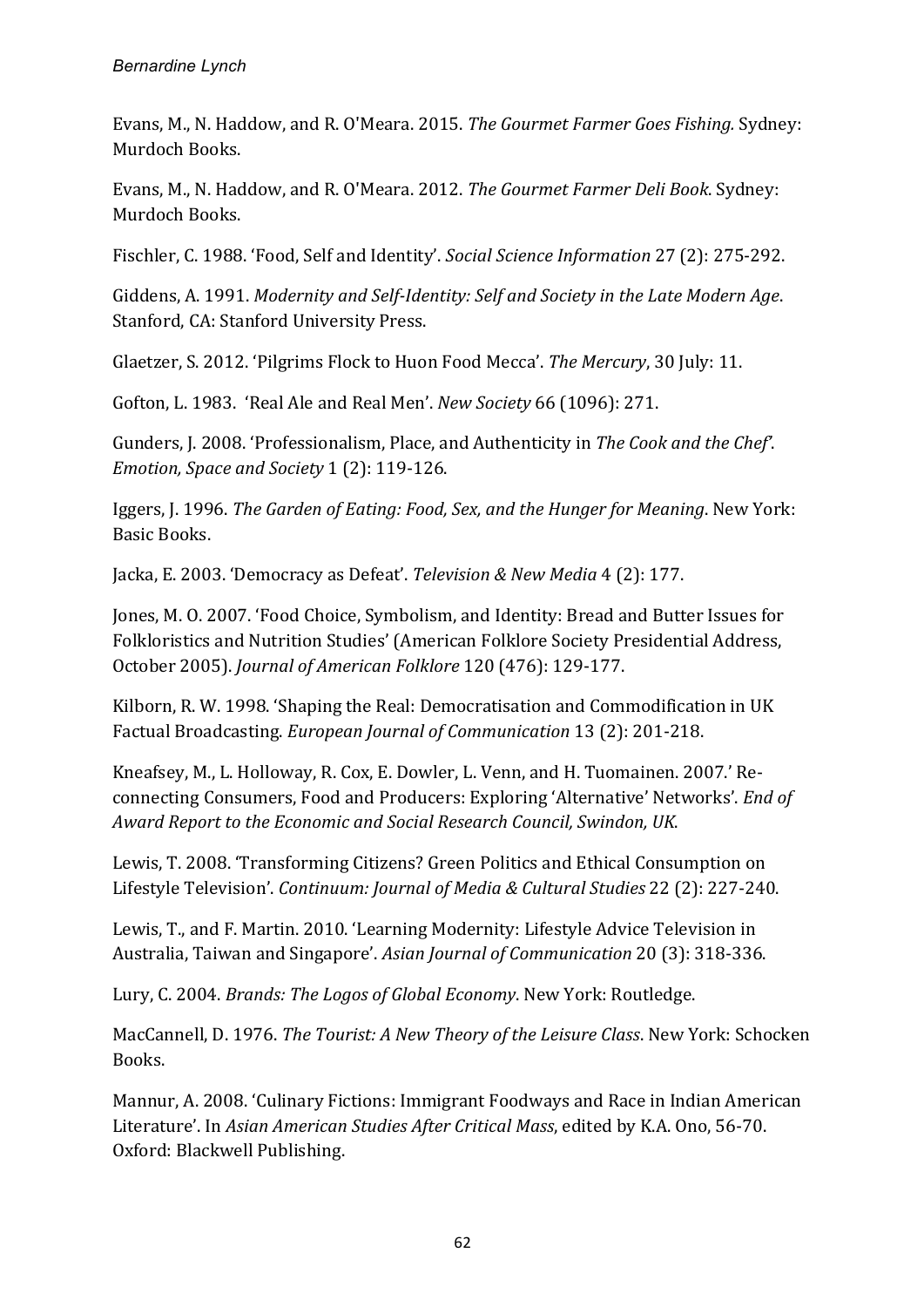Meneley, A. 2004. 'Extra Virgin Olive Oil and Slow Food'. Anthropologica 46 (2): 165-176. 

Monbiot, G. 2007. 'Eco-junk'. The Guardian, 21 July.

Newman, F. and M. Gibson. 2005. 'Monoculture versus Multiculinarism: Trouble in the Aussie Kitchen'. In *Ordinary Lifestyles. Popular Media, Consumption and Taste*, edited by D. Bell and J. Hollows, 82-98. New York: Open University Press.

Ouellette, L. and J. Hay. 2008. *Better Living through Reality TV: Television and Post-*Welfare Citizenship. Malden, MA: Blackwell.

Parkins, W. and G. Craig. 2006. *Slow Living*. New York: Berg.

Parry, J. 2010. 'Gender and Slaughter in Popular Gastronomy'. *Feminism & Psychology* 20 (3): 381-396.

Patel, R. 2007. *Stuffed & Starved*. Melbourne: Schwartz Publishing.

Pietrykowski, B. 2004. 'You Are What You Eat: The Social Economy of the Slow Food Movement'. *Review of Social Economy* 62 (3): 307-322. 

Petrini, C. (2001). *Slow Food: Collected Thoughts on Taste, Tradition, and the Honest Pleasures of Food*. White River Junction, Vt.: Chelsea Green.

Phillipov, M. 2016. 'Escaping to the Country: Media, Nostalgia, and the New Food Industries'. *Popular Communication* 14 (2): 111-122.

Phillipov, M. 2016. 'The New Politics of Food: Television and the Media/Food Industries'. *Media International Australia* 158: 90-98.

Pollan, M. 2007. 'Unhappy Meals'. *The New York Times,* 28 January. Retrieved 2 May 2012 from http://wwwpersonal.umich.edu/~nga/Music/UnhappyMeals\_MichaelPollan\_NewYorkTimes.pdf

Reid, D. 2015. 'Cooking Class: Ideology, Identity and the Commodification of New Zealand in *Annabel Langbein* – The Free Range Cook'. MEDIANZ: Media Studies Journal of *Aotearoa New Zealand* 15 (2): 78-95.

Roscoe, J. 2001. '*Big Brother Australia*: Performing the "Real" Twenty-four-seven'. *International Journal of Cultural Studies* 4 (4): 473-488.

Scrinis, G. 2008. 'On the Ideology of Nutritionism'. *Gastronomica* 8 (1): 39-48.

Skeggs, B. 2004. *Class, Self, Culture*. London: Routledge.

Strange, N. 1998. 'Perform, Educate, Entertain: Ingredients of the Cookery Programmeme Genre'. In *The Television Studies Book*, edited by C. Geraghty and D. Lusted. London: Arnold.